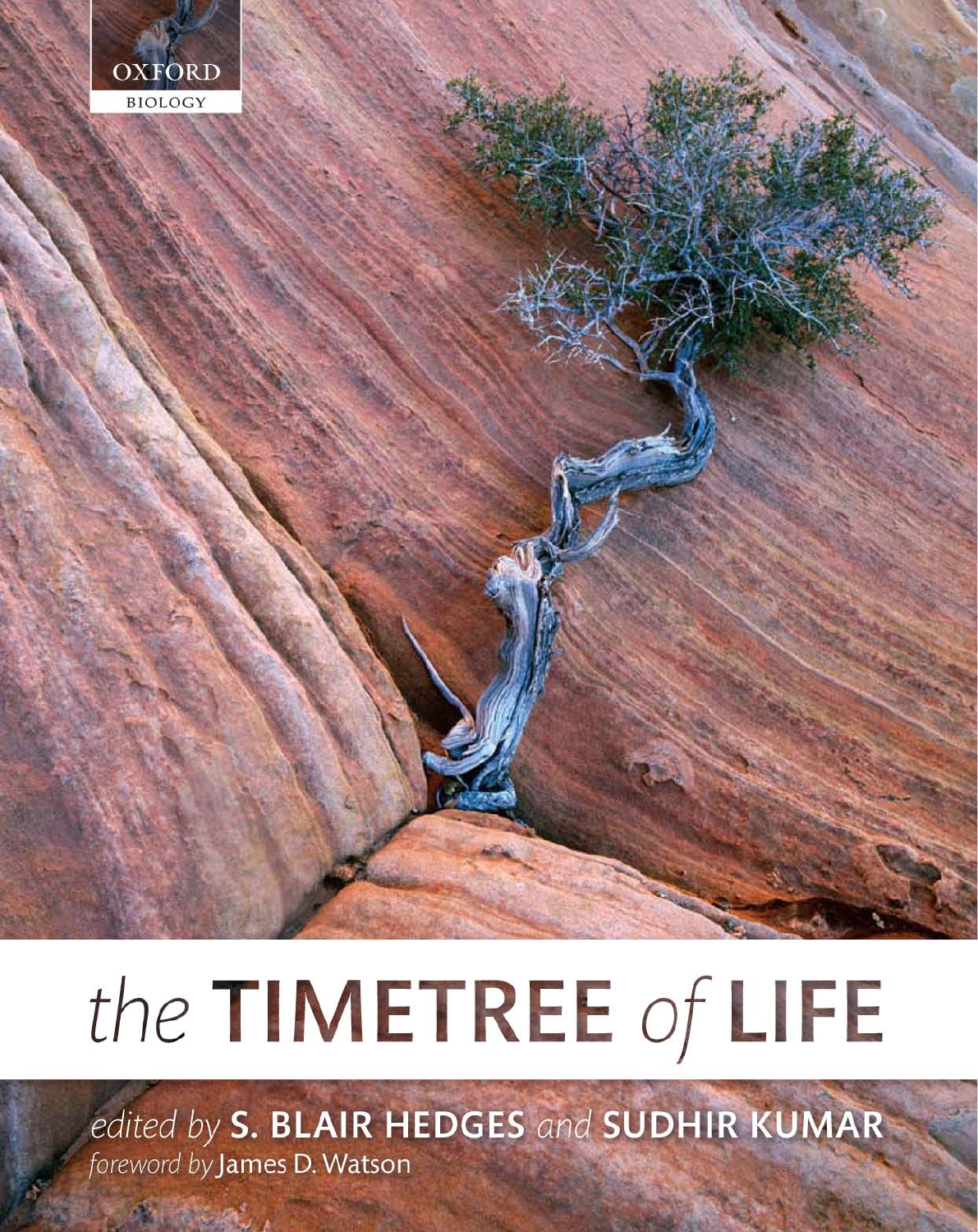# Waterfowl and gamefowl (Galloanserae)

### *Sérgio L. Pereira*a,*\* and Allan J. Baker*a,b

a Department of Natural History, Royal Ontario Museum, 100 Queen's Park Crescent, Toronto, ON, Canada; bDepartment of Ecology and Evolutionary Biology, University of Toronto, Toronto, ON, Canada \*To whom correspondence should be addressed (sergio.pereira@ utoronto.ca)

# Abstract

The Galloanserae is a monophyletic group containing 442 species and 129 genera of Anseriformes (waterfowl) and Galliformes (gamefowl). The close relationship of these two orders and their placement as the closest relative of Neoaves are well supported. Molecular time estimates and the fossil record place the radiation of living Galloanserae in the late Cretaceous (~90 million years ago, Ma) and the radiation of modern genera and species in the Cenozoic (66–0 Ma). The basal split within Galloanserae is coincident with the breakup of Gondwana, and later diversification occurred following subsequent dispersal to other continental masses in the Eocene (56–34 Ma).

Galloanserae is an ancient clade of birds including the Orders Anseriformes (waterfowl; Fig. 1) and Galliformes (gamefowl). Waterfowl are strong flyers, and most members are also good swimmers. There are about 48 extant genera and 161 species distributed in four families (1). The Family Anhimidae includes three species of South American screamers, named after loud calls emitted when threatened. The monotypic Anseranatidae includes the Australian Magpe Goose, which is unusual among waterfowl because it is the least aquatic species, has partial molt of flight feathers and copulates on land instead of water. The Family Dendrocygnidae groups all eight species of tropical and subtropical whistling ducks in only one genus. Whistling ducks have long necks and legs, and longer hind toes than most ducks. Unlike other families in the order, the Anatidae is more diverse, with 45 genera and about 150 species of geese and swans (Subfamily Anserinae) and true ducks (Subfamily Anatinae). They have fully webbed feet and a worldwide distribution. The family can be divided in two subfamilies: Anserinae (geese and swans) and Anatinae (true ducks).

The Order Galliformes is more diverse than Anseriformes. There are about 281 species and 81 genera of gamefowl (1). Galliformes is classified into five families. The Megapodiidae includes 21 species of megapodes distributed in six genera found in the Australasian region. The family includes the scrub fowl, brush-turkeys, and Mallee Fowl, also known collectively as mound-builders because of their habit of burying their eggs under mounds of decaying vegetation. The Cracidae is a Neotropical group of 10 genera and about 50 species of forest- dwelling birds, including curassows, guans, and chachalacas. Cracids have blunt wings and long broad tails, and may have brightly colored ceres, dewlaps, horns, brown, gray or black plumage, and some have bright red or blue bills and legs. Numididae includes four genera and six species of guinefowl found in sub-Saharan Africa. Guineafowl have most of the head and neck unfeathered, brightly colored wattles, combs or crest, and a large bill. The Family Odontophoridae harbors about 32 species of new world quails, which are medium-sized birds, with short, powerful wings, "toothed" bill, and lack of tarsal spurs. The remaining members of the Galliformes are placed in the Family Phasianidae, which is the most diverse within Galliformes. It includes chicken, grouse, partridges,



Fig. 1 A Mute Swan (*Cygnus olor*), Family Anatidae, from Lake Ontario, Toronto. Credit: S. L. Pereira.

S. L. Pereira and A. J. Baker. Waterfowl and gamefowl (Galloanserae). Pp. 415-418 in *The Timetree of Life*, S. B. Hedges and S. Kumar, Eds. (Oxford University Press, 2009).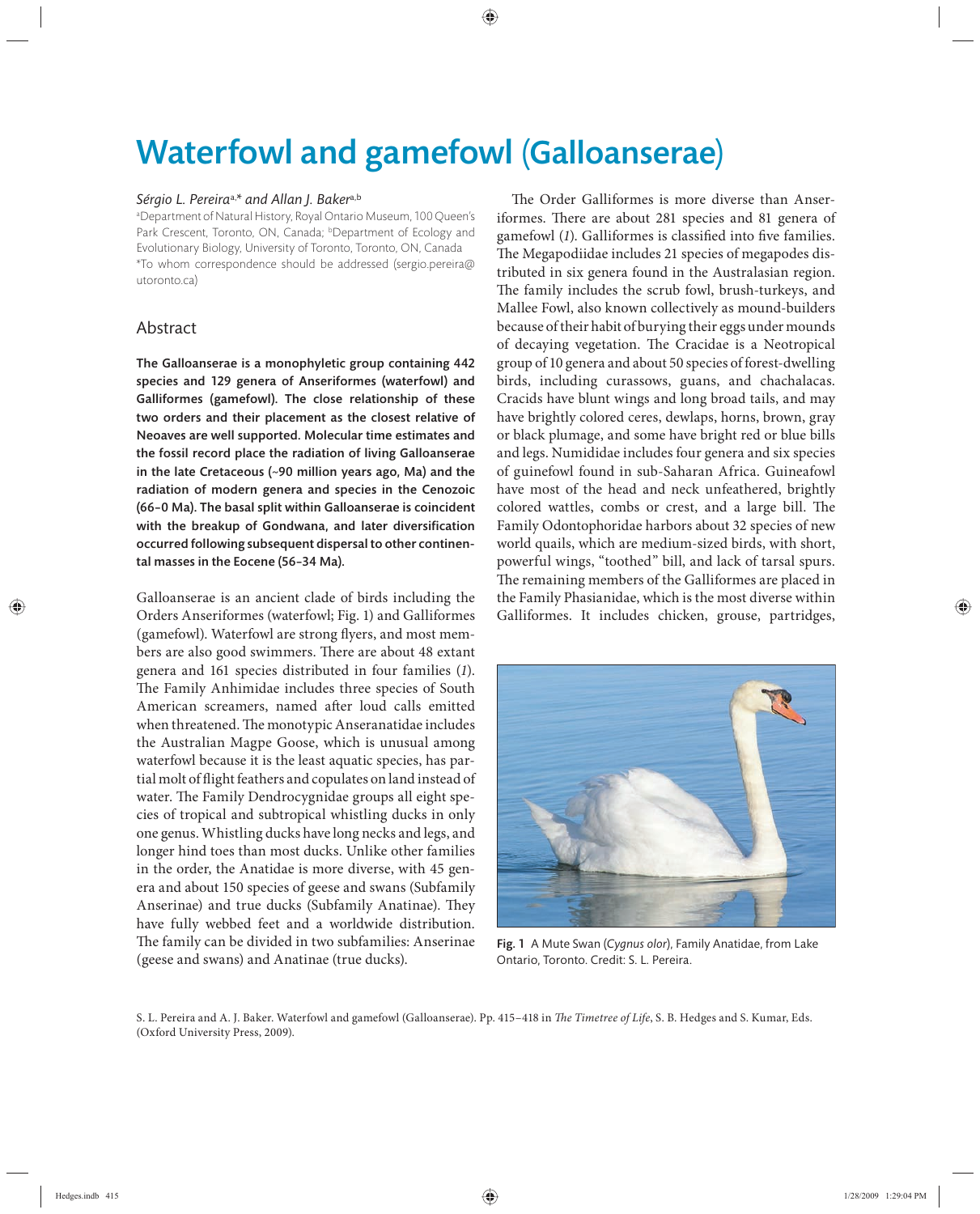

Fig. 2 A timetree of waterfowl and gamefowl (Galloanserae). Divergence times are shown in Table 1.

pheasants, and turkeys. In general, phasianid birds are medium-sized to large birds, with short, rounded wings, short toes with blunt claws, and raised hallux. Many subdivisions within the Phasianidae have been proposed, with some subfamilies sometimes considered as separate families (e.g., turkeys and grouse placed in the Families Meleagrididae and Tetraonidae, respectively). Although a Cenozoic origin for Galloanserae has been long hypothesized (e.g., *2*), based on fragmentary and incomplete specimens, definitive evidence was found only recently (*3*). *Vegavis iaii*, the oldest known anseriform fossil from the Maastrichtian stage of the late Cretaceous, is closely related to the lineage of ducks and geese. This finding implies that modern anseriform families, and hence their closest living relative, the Galliformes, were already independent lineages in the late Cretaceous (*3*). Other fossils of extinct lineages with phylogenetic affinities to extant Galloanserae are known from the Eocene, and modern genera from both orders only show up in the fossil record in the Neogene (23–0 Ma) (*2, 3*). Here, the systematic and phylogenetic relationships of Galloanserae are reviewed briefly, and estimates of the divergence times for major lineages of Anseriformes and Galliformes derived from molecular data are summarized (Fig. 2).

The first suggestion of a close relationship between Anseriformes and Galliformes can be dated back to about 140 years ago (4), and constantly reaffirmed since then by phylogenetic analyses of nonmolecular (e.g., *5, 6*) and molecular data (e.g., *7–9*). Despite sporadic disputes (e.g., *10*), an analysis of 2954 morphological characters scored across 150 extant birds provided compelling evidence for the monophyly of Galloanserae and indicated that Neoaves is its closest relative (11). This analysis identified nine derived morphological characters supporting Galloanserae as a natural (monophyletic) group (*11*).

Morphological (*6, 11, 12*) and molecular data (*9, 13*) have provided strong evidence for family relationships within Anseriformes, placing Anhimidae as the closest relative of Anseranatidae and the remaining families, Anatidae and Dendrocygnidae as each other's closest relative (Fig. 2). Despite considerable effort to establish the phylogenetic relationships for some groups, such as geese and swans (*14*) and some ducks (*15–17*), based on molecular and nonmolecular characters, phylogenetic relationships at the tribal and generic levels are yet not fully resolved within the Subfamily Anatinae (*12, 13, 15, 18*). This is likely due to insufficient character sampling, leading to poor overall resolution across tribes and genera.

The phylogenetic relationships of Galliformes have received considerably more attention than Anseriformes. It is widely accepted that Megapodiidae is the closest relative of all galliform families, followed by Cracidae (11, 19-21). This contrasts with earlier results from DNA–DNA hybridization studies that placed Cracidae and Megapodiidae as reciprocally monophyletic groups (the Craciformes), which in turn were considered the closest relative of remaining galliform families (*22*). Additionally, there is considerable debate whether Odontophoridae or Numididae is closest to Phasianidae (reviewed in *11, 19, 20*). Combined analyses of morphological and behavioral data and DNA sequences (*19*), or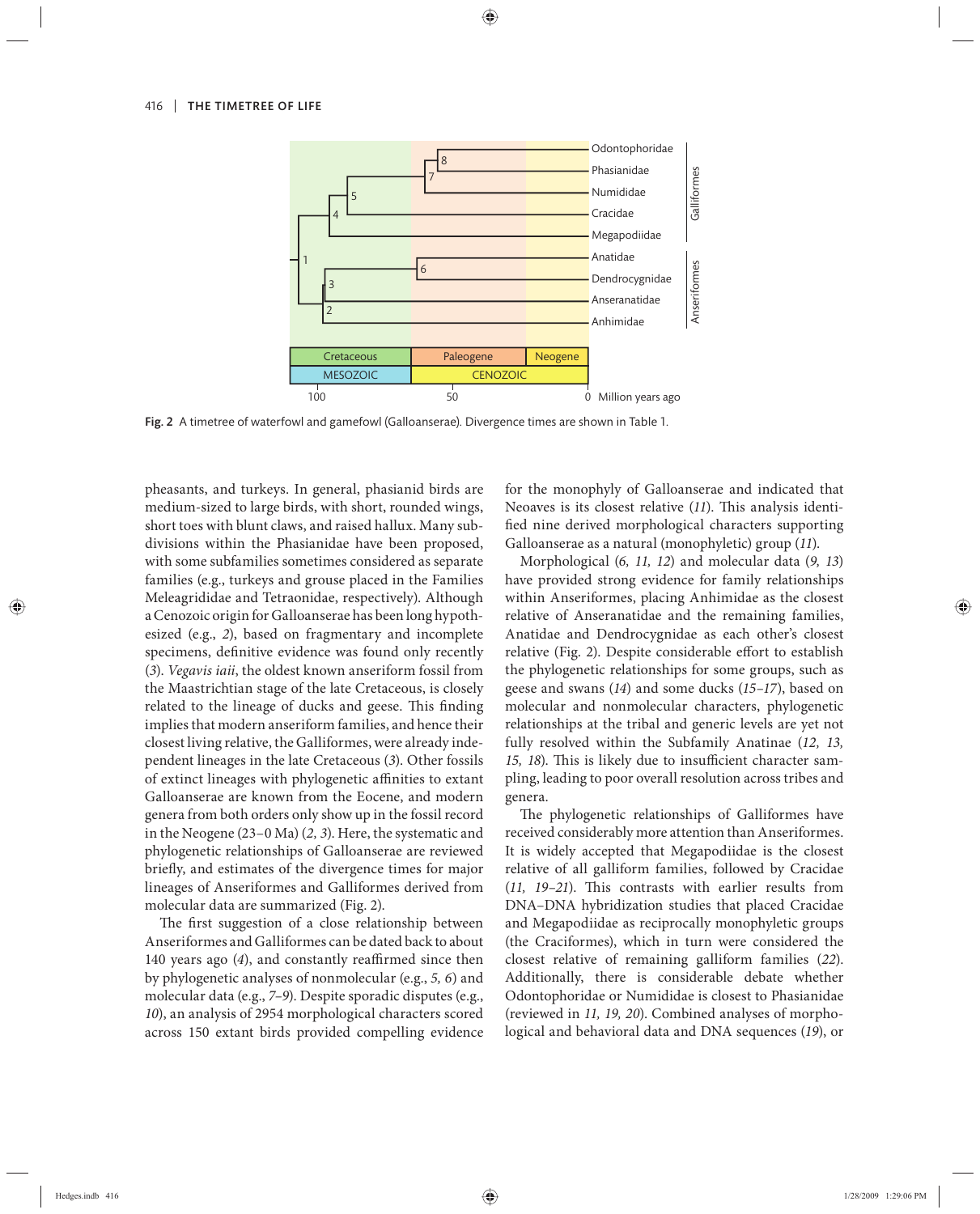| <b>Timetree</b> |             | <b>Estimates</b>         |                          |                          |           |             |            |           |            |                |
|-----------------|-------------|--------------------------|--------------------------|--------------------------|-----------|-------------|------------|-----------|------------|----------------|
| Node            | <b>Time</b> | Ref. (8)                 |                          | Ref. (19)                |           | Ref. (21)   |            | Ref. (35) |            | Ref. (41)      |
|                 |             | <b>Time</b>              | CI                       | Time                     | CI        | <b>Time</b> | CI         | Time      | <b>CI</b>  | <b>Time</b>    |
|                 | 106.9       | 101.0                    | $113 - 92$               |                          |           | 105.0       | $135 - 84$ | 114.6     | $130 - 97$ |                |
| 2               | 97.9        | $\overline{a}$           |                          |                          | -         | 91.0        | 119-72     | 104.7     | $121 - 86$ |                |
| 3               | 97.2        | 92.1                     | $103 - 82$               | $\overline{\phantom{0}}$ |           |             | -          | 102.3     | $119 - 83$ |                |
| $\overline{4}$  | 95.4        | 86.6                     | $96 - 79$                | 107.0                    | 122-91    | 95.6        | $112 - 77$ | 103.1     | $120 - 85$ | 84.9           |
| 5               | 88.8        | -                        | $\overline{\phantom{0}}$ | 92.8                     | 107-79    | 88.5        | $113 - 71$ | 95.9      | 114-78     | 77.8           |
| 6               | 63.2        | -                        |                          |                          |           |             |            | 63.2      | $84 - 43$  | $\overline{a}$ |
| $\overline{7}$  | 59.8        | 52.4                     | $59 - 48$                | 60.2                     | $71 - 53$ | 64.1        | $85 - 53$  | 72        | $90 - 53$  | 50.3           |
| 8               | 62.4        | $\overline{\phantom{0}}$ | $\overline{\phantom{0}}$ | 55.5                     | $66 - 50$ | 68.8        | $92 - 55$  | 66.1      | $85 - 48$  | 59.3           |

Table 1. Molecular time estimates (Ma) and their confidence/credibility intervals (CI) among waterfowl and gamefowl (Galloanserae).

Note: Node times in the timetree represent the mean of time estimates from different studies. Data analyzed were complete mitochondrial genomes (8), partial mitochondrial sequences (21, 35, 41), and combined analysis of nuclear and mitochondrial genes (19).

separate analyses of morphological (*20*) or molecular (*23*) data, however, seem to point out to a closer relationship between Odontophoridae and Phasianidae (Fig. 2). Additionally, the phylogenetic relationships within Phasianidae are still unsettled (*19*). Many phylogenetic hypotheses at the genus and species level have also been proposed for many groups, including megapodes (24), cracids (*25–27*), grouse (*28, 29*), and some clades within Phasianidae (*28, 30–32*). In general, the phylogenetic hypotheses based on DNA sequences have provided stronger support than analyses using morphological data for relationships within Anseriformes (*12, 13*) and Galliformes (*19–21, 33*), regardless of the taxonomic level under scrutiny.

The molecular time estimates within Galloanserae are largely congruent among most studies (*8, 19, 21, 34, 35*), with appreciable overlap in age uncertainties measured by credible or confidence intervals (Table 1). Estimates suggesting a post-Cretaceous radiation of Galloanserae families have been obtained in three studies that used a single calibration point to calibrate the molecular clock (*33*, *36, 37*), and in a fourth study (*38*) that used some inappropriate fossil constraints (*34*), and imposed a maximum age for the root of the timetree (i.e., split between Paleognathae from other birds, including Galloanserae) at 95 Ma, without considering published molecular estimates for an earlier age (e.g., *8*, *34, 39*).

On the other hand, molecular time estimates derived from complete or partial sequences of the mitochondrial genome using multiple fossil constraints and a Bayesian approach that accounts for uncertainties in both phylogenetics and fossil constraints (*8, 21, 35*) have placed the split between Anseriformes and Galliformes at the end of the early Cretaceous (Fig. 1). Similar conclusions have been reached using nuclear genes evolving at a constant rate among vertebrates (*39, 40*) and DNA–DNA hybridization studies (22). The fossil record supports the molecular time estimates (*3*).

The radiation of living Anseriformes is dated at  $~297$ Ma (or earlier according to a DNA–DNA hybridization study; *36*), with the split of Anhimidae from other Anseriformes. The split of Anseranatidae from other anseriforms also occurred early in the history of Anseriformes around the same time (Table 1). The only divergence time available for the split between Dendrocygnidae and Anatidae based on DNA–DNA hybridization (*36*) places their split at 63.2 Ma.

Based on mitochondrial genomes and multiple fossil constraints, the radiation of extant Galliformes is contemporaneous with that of crown Anseriformes, and was placed at ~95 Ma (Table 1) with the separation of the Megapodiidae from the other families (Fig. 2). However, estimates based on DNA–DNA hybridization (*36*) and combined analysis of mitochondrial and nuclear DNA sequences (27), both using single-point calibrations for the molecular clock, suggest a much younger date (76-59 Ma). The split between Cracidae and the remaining Galliformes occurred at ~88 Ma, also before the Mesozoic-Cenozoic transition. The molecular time estimates for Numididae and Odontophoridae are